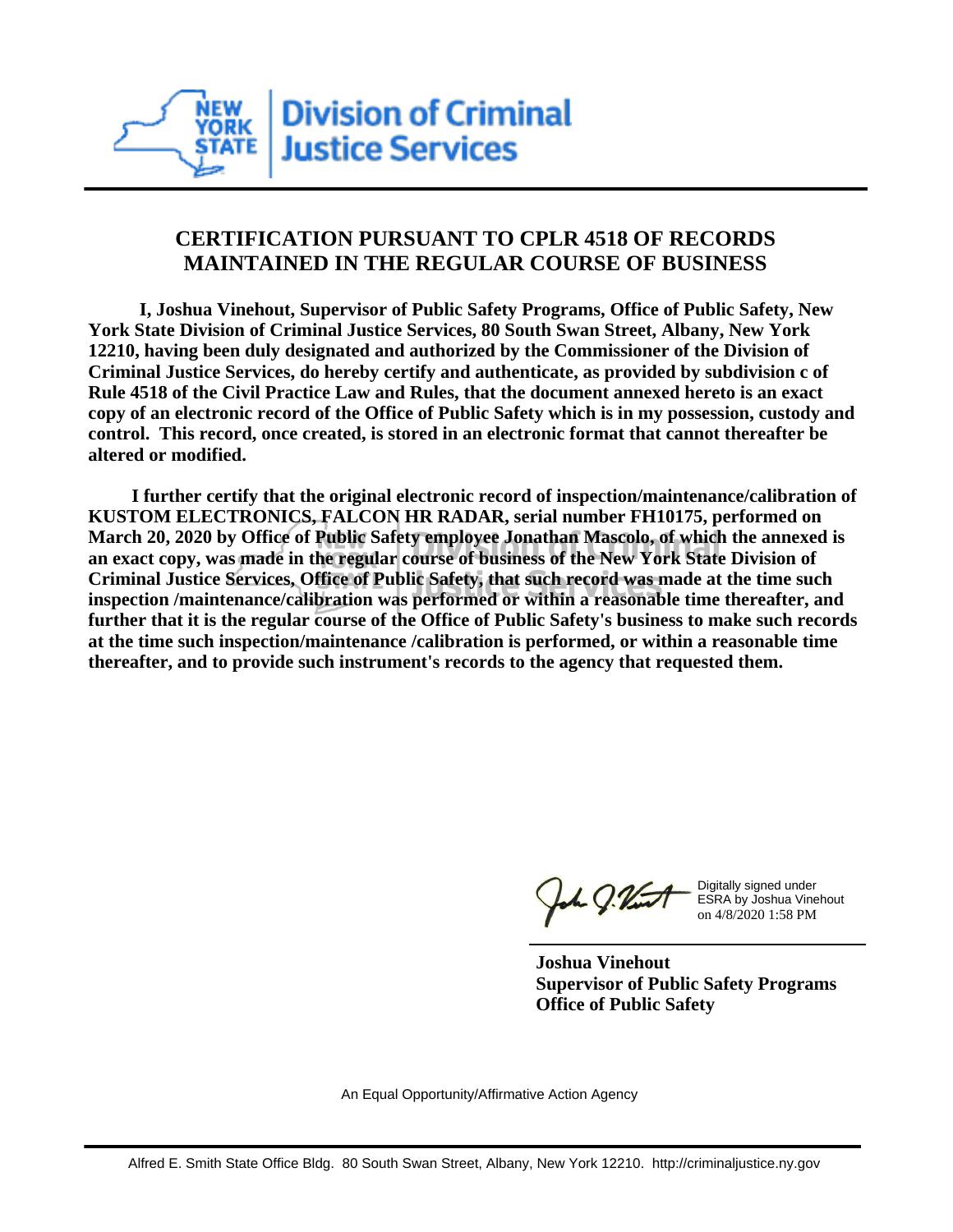## **RADAR RECORD OF INSPECTION / MAINTENANCE / CALIBRATION**

## **Name of Submitting Agency: Stony Point Town Police Department Manufacturer: KUSTOM ELECTRONICS Model: FALCON HR Date: March 20, 2020 Serial Number: FH10175**

 **I hereby certify that KUSTOM ELECTRONICS RADAR, model FALCON HR, serial number FH10175/ / N/A / / N/A, has been calibrated using standards whose accuracies are established by the National Bureau of Standards, or have been derived by the ratio type of self calibration techniques. Calibration has been effected by controlled tests performed on the date indicated above.**

| <b>Test No</b> | <b>Internal Standard</b>                   | <b>Test Result</b> |
|----------------|--------------------------------------------|--------------------|
|                | <b>PAS MPH</b>                             | <b>PAS MPH</b>     |
| <b>Test No</b> | <b>Certification Standard (Stationary)</b> | <b>Test Result</b> |
|                | 65 MPH                                     | 65 MPH             |
|                | 35 MPH<br>YORK                             | <b>35 MPH</b>      |
| <b>Test No</b> | <b>Certification Standard (Moving)</b>     | <b>Test Result</b> |
|                | 65 MPH                                     | 30 MPH             |
|                | <b>35 MPH</b>                              |                    |

**Turning Fork Certification / Date of Certification: March 20, 2020**

| <b>Serial Number</b> | Frequency | <b>Test Result</b> |
|----------------------|-----------|--------------------|
|                      | 1737 H7   | 65 MPH             |

**The above stated tuning fork has been tested and found to oscillate at 4737 Hertz. It will cause a calibration signal of 65 MPH when used with a Doppler traffic radar operating at 24,150 Mhz.**

| <b>Serial Number</b> | Frequency | <b>Test Result</b> |
|----------------------|-----------|--------------------|
| 67517                | 2545 HZ   | 35 MPH             |

**The above stated tuning fork has been tested and found to oscillate at 2545 Hertz. It will cause a calibration signal of 35 MPH when used with a Doppler traffic radar operating at 24,150 Mhz.**

 **I further certify that the entries made in these records were made at the time that the inspection /maintenance/calibration of the above identified RADAR was performed, or within a reasonable time thereafter.**

 *page 1 of 2* 

Digitally signed under ESRA by Jonathan Mascolo on 3/20/2020 12:26 PM

**Jonathan Mascolo Highway Safety Equipment Technician Office of Public Safety**

**\_\_\_\_\_\_\_\_\_\_\_\_\_\_\_\_\_\_\_\_\_\_\_\_\_\_\_\_\_\_\_\_\_\_\_\_\_**